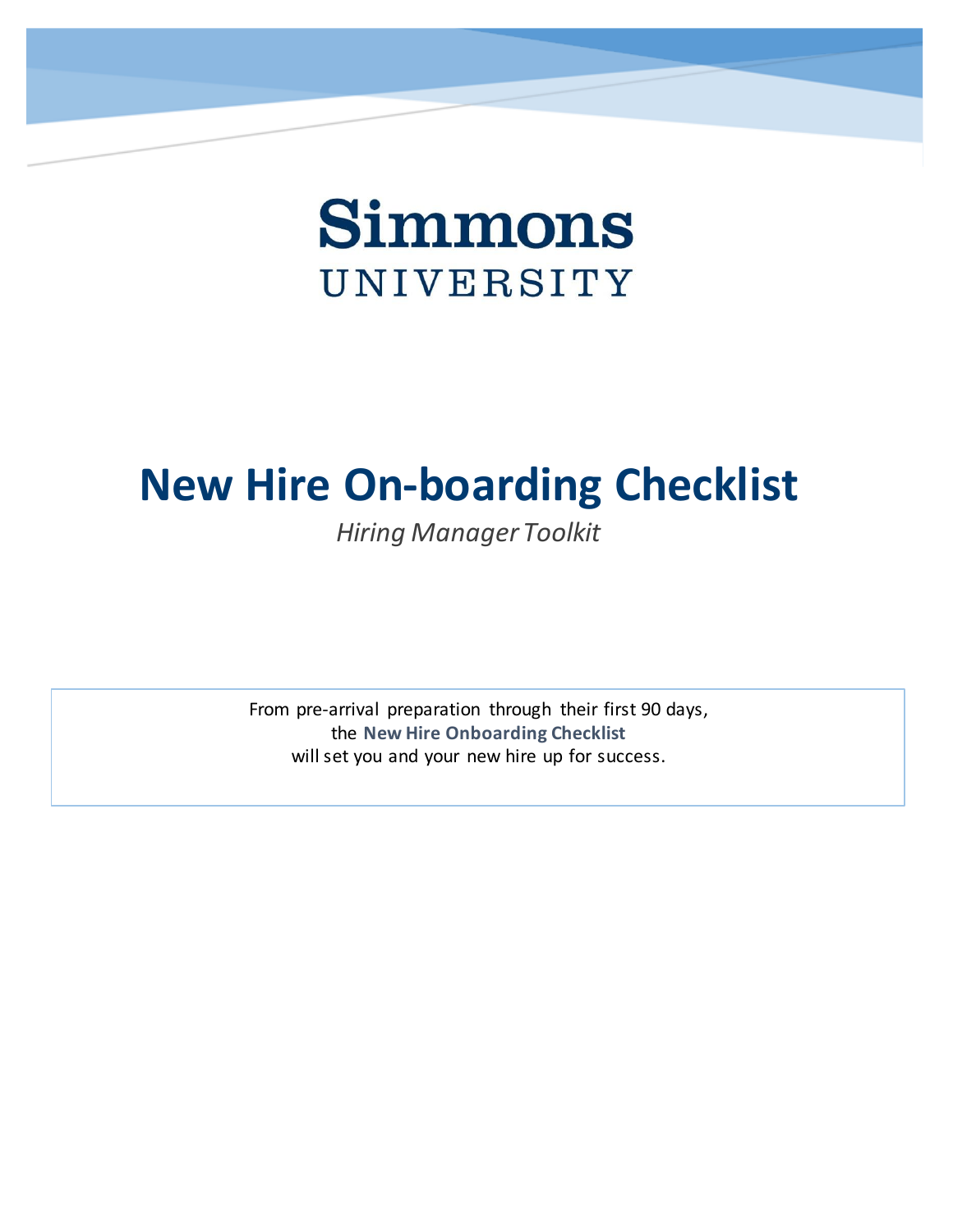

# **NEW HIRE ON-BOARDING CHECKLIST**

|                    | Employee Name: Name: Name and Allen and Allen and Allen and Allen and Allen and Allen and Allen and Allen and Allen and Allen and Allen and Allen and Allen and Allen and Allen and Allen and Allen and Allen and Allen and Al<br>Manager: and the contract of the contract of the contract of the contract of the contract of the contract of the contract of the contract of the contract of the contract of the contract of the contract of the contract of t |
|--------------------|------------------------------------------------------------------------------------------------------------------------------------------------------------------------------------------------------------------------------------------------------------------------------------------------------------------------------------------------------------------------------------------------------------------------------------------------------------------|
|                    | Start Date: _____________________                                                                                                                                                                                                                                                                                                                                                                                                                                |
|                    |                                                                                                                                                                                                                                                                                                                                                                                                                                                                  |
| <b>PRE-ARRIVAL</b> |                                                                                                                                                                                                                                                                                                                                                                                                                                                                  |
|                    | After the offer is accepted                                                                                                                                                                                                                                                                                                                                                                                                                                      |
|                    | Welcome email / call - Share your excitement about accepting the position. (see Talking Points)                                                                                                                                                                                                                                                                                                                                                                  |
|                    | Stay in touch - If your new hire isn't starting for a few weeks, keep in touch. (see Ideas)                                                                                                                                                                                                                                                                                                                                                                      |
| Communicate        | Share the news-Tell your colleagues (confirm that your new hire has made their news public before                                                                                                                                                                                                                                                                                                                                                                |
|                    | you share).                                                                                                                                                                                                                                                                                                                                                                                                                                                      |
|                    | Notify Facilities - Request office keys and furniture set-up. (see "Facilities Requests")                                                                                                                                                                                                                                                                                                                                                                        |
| Prepare            | Notify Technology - Request equipment / first day set-up (in person/virtual). (see "Technology Requests")                                                                                                                                                                                                                                                                                                                                                        |
|                    | Plan first few weeks-Who should they meet with and what should they learn? (see Sample)                                                                                                                                                                                                                                                                                                                                                                          |
|                    | One week before start date                                                                                                                                                                                                                                                                                                                                                                                                                                       |
|                    | Set-up work area - Remove old papers and supplies and put out new supplies, Simmons swag (coffee mug,                                                                                                                                                                                                                                                                                                                                                            |
|                    | notebook, pen), Campus Map, department directory, Technology Quick Reference Guide (pdf).                                                                                                                                                                                                                                                                                                                                                                        |
|                    | Invite to meetings - Add them to recurring department meetings and schedule weekly 1:1s.                                                                                                                                                                                                                                                                                                                                                                         |
| Prepare            | Finalize orientation agenda - Confirm trainers are prepared for their sessions and send calendar invite                                                                                                                                                                                                                                                                                                                                                          |
|                    | (include zoom links where appropriate)                                                                                                                                                                                                                                                                                                                                                                                                                           |
|                    | Send reminder email-About two days before the start date, remind your new hire of the date, time and                                                                                                                                                                                                                                                                                                                                                             |
|                    | location for their first day. Attach a copy of their orientation agenda (see <b>Sample</b> ).                                                                                                                                                                                                                                                                                                                                                                    |
|                    |                                                                                                                                                                                                                                                                                                                                                                                                                                                                  |

# **WEEK ONE**

| Day 1         |                                                 |                                  |                                        |  |  |
|---------------|-------------------------------------------------|----------------------------------|----------------------------------------|--|--|
|               | <b>New Hire Basics</b><br><b>Simmons Basics</b> |                                  |                                        |  |  |
|               | <b>Technology Basics</b>                        | Internal resources (intranet)    | <b>Mission &amp; Community Values</b>  |  |  |
|               | Access to email                                 | Orientation agenda & meetings    | Forms & Policies (dept. &              |  |  |
| <b>Review</b> | Shared folders & drives                         | Ordering supplies                | University)                            |  |  |
|               | Workday & new hire to-dos                       | <b>Commuting, Masco Shuttle,</b> | Events on campus                       |  |  |
|               | Directory & contact info                        | Longwood area                    | <b>Holiday &amp; Payroll</b> schedules |  |  |
|               |                                                 | Hours, overtime (if applicable)  | <b>Public safety &amp; emergencies</b> |  |  |
|               |                                                 |                                  |                                        |  |  |

**Share the news** – Announce your new hire's arrival and role and share their contact information.

**Introduce Take a tour** – Complete their I-9, get Simmons ID, find closest restroom and coffee shop.

**Grab a bite** – Take them (and a few colleagues) out to lunch.

Questions or need help? Contact Human Resources[: HR@Simmons.edu.](mailto:HR@Simmons.edu)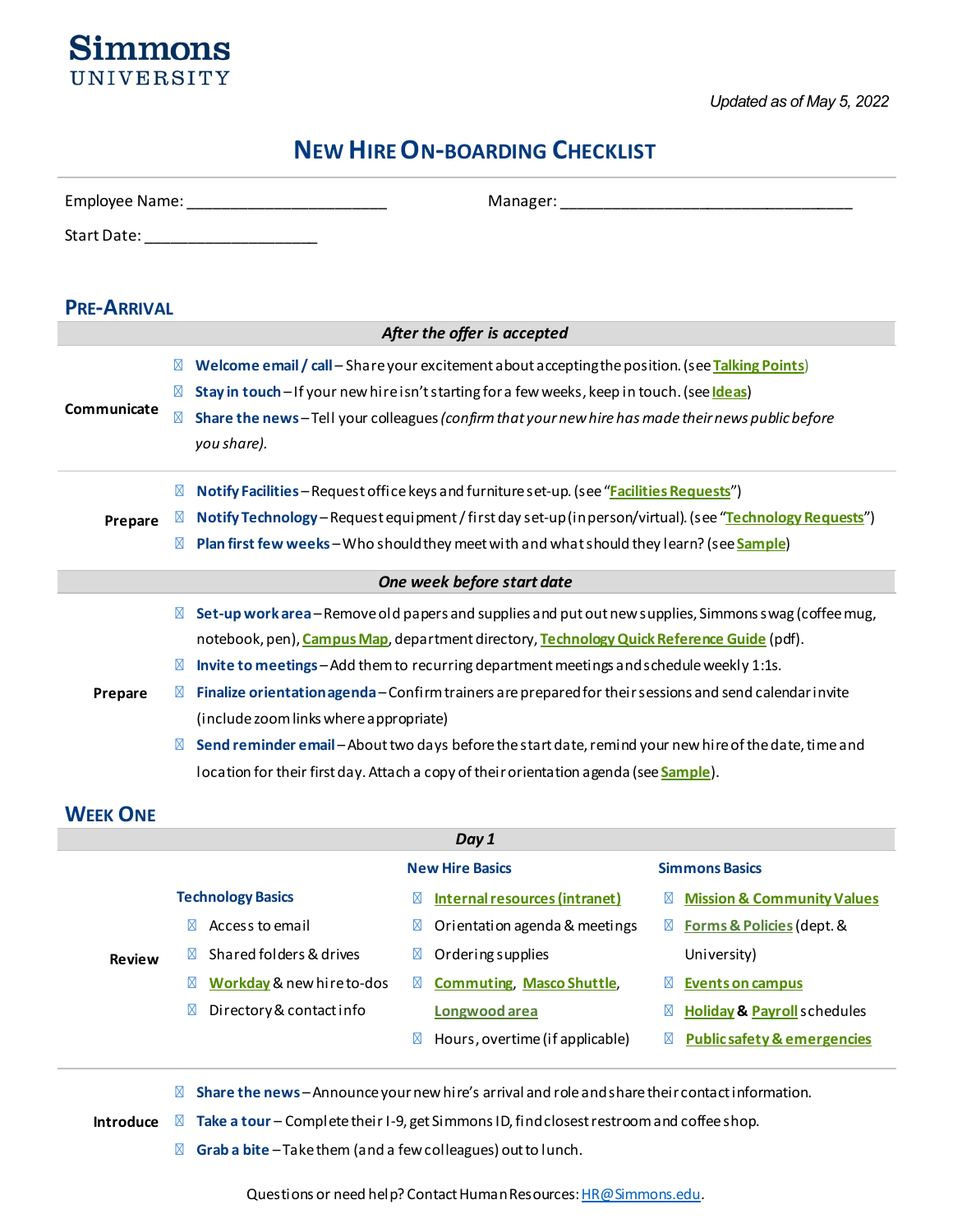# **Simmons** UNIVERSITY

#### *Days 2-5*

**Review Set expectations** – Review their job description, working hours, set goals for the first few weeks, **Check-in daily** – Check in at the end of the day. Do they have what they need? How is training going? Make sure they've completed their Workday new hire to-dos and their EverFi Training (see below). **Assign projects** – Giving one to two initial projects will engage them and provide ownership early on. **Department operating rhythm** – Review department processes, collaboration, goals, mission, and culture. **Workday** –**["How To" Guide](https://workdayproject.simmons.edu/video-library)** (e.g., expense reports, purchase orders, requesting time off, etc.). **Note important training(s)** – EverFi Digital Modules. **Review safety** – fire drill route, public safety number contact info, etc. **Managers only** – If your new hire is a manager, review **[Manager Resources](https://internal.simmons.edu/faculty-staff/hr/employment)**(e.g., time off approval, etc.).

### **EMPLOYEE MILESTONES**

| Key milestones for your new hire to reach within their first 3 months                                                                                                                                                                |                                                                                                                                                                                                                 |                                                                                                                                                           |  |
|--------------------------------------------------------------------------------------------------------------------------------------------------------------------------------------------------------------------------------------|-----------------------------------------------------------------------------------------------------------------------------------------------------------------------------------------------------------------|-----------------------------------------------------------------------------------------------------------------------------------------------------------|--|
| 30 days: Learn<br>$\blacktriangleright$ Complete new hire trainings<br>$\blacktriangleright$ Integrate into Simmons community<br>$\blacktriangleright$ Understand role & responsibility<br>$\blacktriangleright$ Establish a routine | 60 days: Act<br>✔ Connect & collaborate with colleagues<br>$\blacktriangleright$ Give & receive feedback<br>$\blacktriangleright$ Take on more assignments<br>$\blacktriangleright$ Establish performance goals | 90 days: Advance<br>$\triangleright$ Operate independently<br>$\blacktriangleright$ Understand the "big picture"<br>$\blacktriangleright$ Take initiative |  |
| (see <b>sample</b> for more ideas)                                                                                                                                                                                                   | (see <b>sample</b> for more ideas)                                                                                                                                                                              | Generate new ideas<br>(see <b>sample</b> for more ideas)                                                                                                  |  |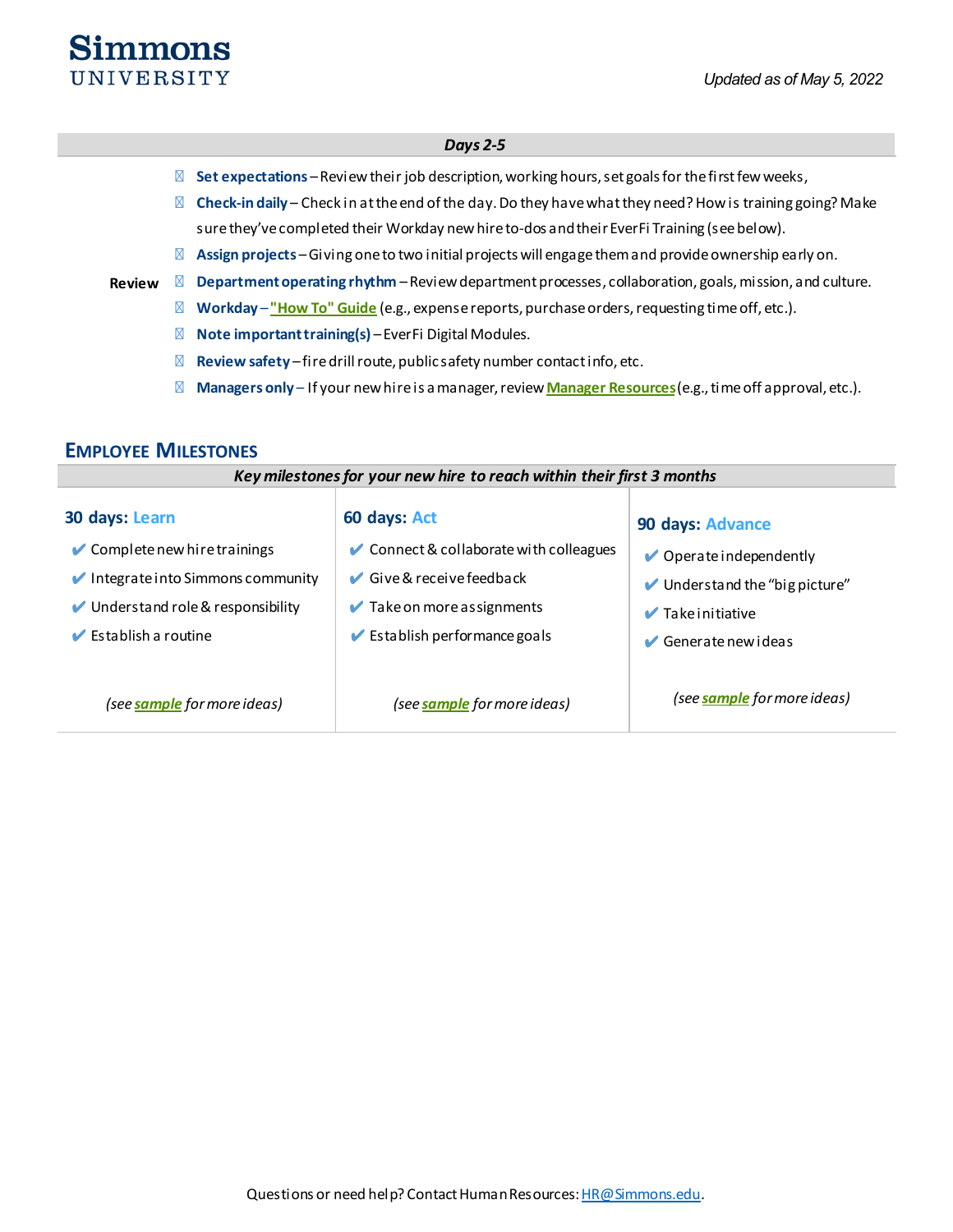# imm∩ns UNIVERSITY

# <span id="page-3-0"></span>**WELCOME EMAIL / CALL "TALKING POINTS"**

*Timing: Immediately after the offer is accepted*

- Congratulate your new hire emphasize the department's excitement for their arrival
- Share that you are working on an orientation agenda and training for their first few weeks
- Confirm start date, time and location (provide zoom link for fully remote employee)
- **Discuss:** 
	- Lunch plans for their first day (confirm any dietary restrictions); or time 1-1 or with team for social interaction (get-toknow one another)
	- Encourage them to complete their SharkPass and Workday set-up before day one (they will receive email notifications to do so)
	- Confirm that your new hire has given notice to their current employer and that their news is public

### <span id="page-3-1"></span>**STAY IN TOUCH IDEAS**

- 1. **Email** Reaching out via email is the quickest and easiest way to stay in touch with your new hire before they start.
	- **Frequency** Your new hire probably has a lot to do before their first day. Staying in touch keeps them engaged and excited to start their new position. However, it's great to be mindful of over communicating.
	- **Example** Keep communication short and simple
	- **Send hyperlinks** Get them connected! Share **[recent news at Simmons](http://www.simmons.edu/news)** and **[Simmons social media accounts](https://www.simmons.edu/social-media-hub)**
- 2. **Give Simmons swag** You can leave these items on their desk for their first day, or if they aren't starting for a few weeks or work fully remote, sending a welcome package to their home is another great way to welcome them.
- 3. **Introduce**  Encourage your colleagues, especially those who will work closely with your new hire, to send them a welcome email. Take it one step further and create a **[Kudoboard](http://www.kudoboard.com/)**for your new hire. Ask your colleagues to post welcome notes, tips and advice.

### <span id="page-3-2"></span>**FACILITIES REQUEST**

Notify **[Facilities](http://internal.simmons.edu/faculty-staff/general/administrative-services/buildings-and-grounds)** of your new hire as far in advance as possible to ensure that your new hire's work space is set up and configured before their first day.

- 1. **Set-up:** Review the typical office set-up in th[e Simmons Office Standards](http://internal.simmons.edu/%7E/media/Simmons/About/Administrative-Services/Documents/Simmons-Office-Standards.ashx?la=en) guide. If additional resources or set-up is required, submit [a Space Request Form](http://internal.simmons.edu/%7E/media/Simmons/About/Administrative-Services/Documents/Space-Planning-Request-Form.ashx?la=en).
- 2. **Work Request:**Submit [a Work Request](http://internal.simmons.edu/faculty-and-staff/general-faculty-and-staff-information/administrative-services/facilities-service-center?_ga=2.248463239.1018782101.1526305422-167765145.1522677306)if the work space needs repair, cleaning or configuration.
- 3. Key Request: If your new hire has an office, submit [a Key Request form](http://internal.simmons.edu/%7E/media/Simmons/About/Administrative-Services/Documents/Key-Request-Form.ashx?la=en) for a new set of office keys.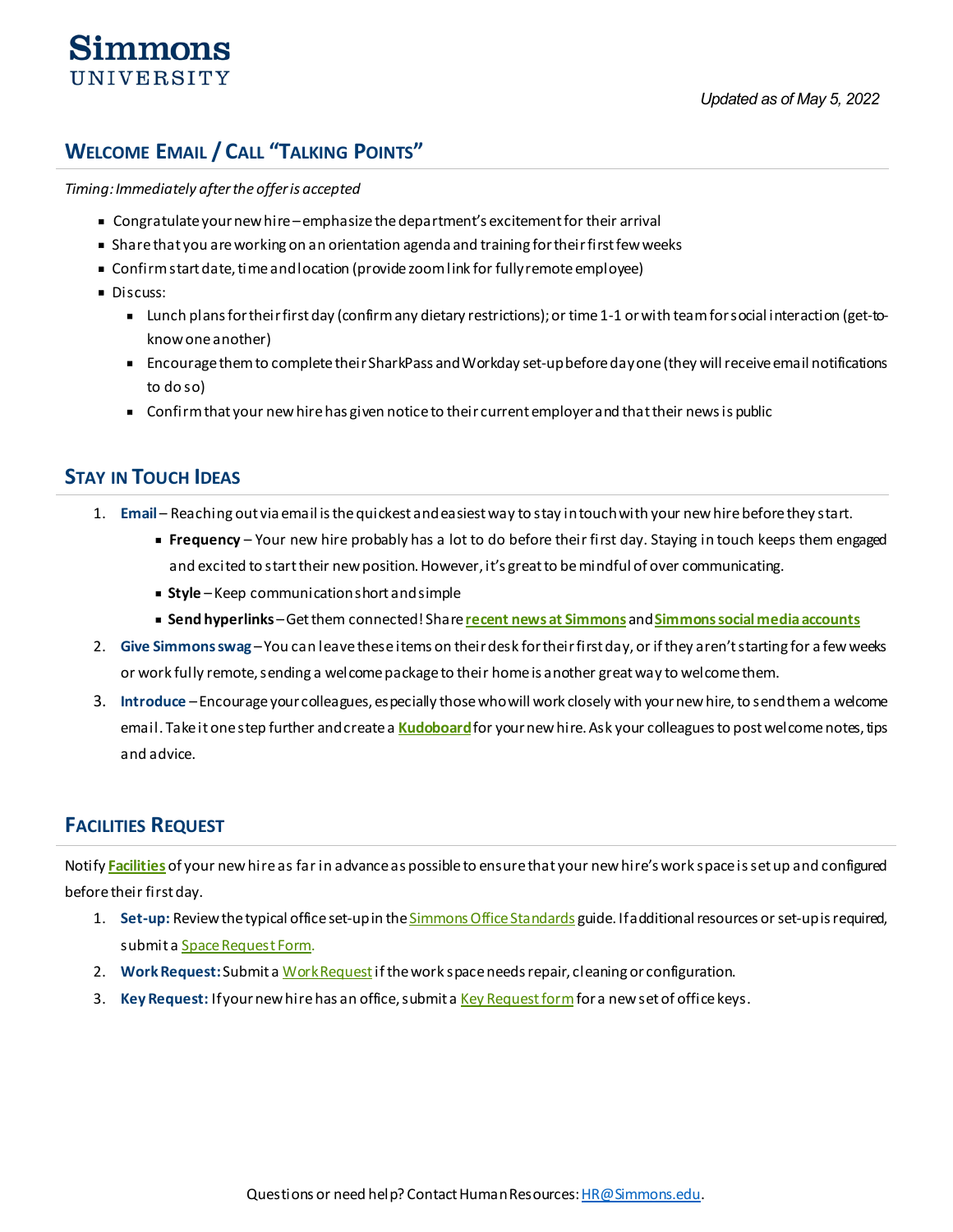### <span id="page-4-0"></span>**TECHNOLOGY REQUESTS**

**Simmons** UNIVERSITY

- 1. Go to [https://servicedesk.simmons.edu](https://servicedesk.simmons.edu/) and enter a ["General Support Ticket"](http://servicedesk.simmons.edu/getsupport/general)
- 2. Answer required fields
- 3. Select "I'm making a request"
- 4. In the **Summary** section type: "New Simmons Employee: *First Name Last Name*" (e.g, "New Simmons Employee: Stormy Shark)
- 5. In the **Description** section, copy and paste your answers to the following questions:

| <b>Question</b>   | <b>Possible Answers</b>                                                                                                                                                                                             | <b>Example</b>                                                                                                                      |
|-------------------|---------------------------------------------------------------------------------------------------------------------------------------------------------------------------------------------------------------------|-------------------------------------------------------------------------------------------------------------------------------------|
| Name:             | Legal first and last name (per offer letter)                                                                                                                                                                        | <b>Stormy Shark</b>                                                                                                                 |
| Department:       | Your department                                                                                                                                                                                                     | Human Resources                                                                                                                     |
| Location:         | Office or desk location and suite number                                                                                                                                                                            | <b>MCB C210-E</b>                                                                                                                   |
| <u>Title:</u>     | Employee's title (per offer letter)                                                                                                                                                                                 | Project Manager                                                                                                                     |
| Start Date:       | Employee's first day (per offer letter)                                                                                                                                                                             | July 1, 2022                                                                                                                        |
| <u>Type:</u>      | <b>Faculty or Staff</b>                                                                                                                                                                                             | <b>Staff</b>                                                                                                                        |
| Mobility/Remote   | What percentage of time will the employee work away from their<br>desk and require access to technology (e.g, in conference rooms)?<br>Request a Simmons phone number to be assigned to a fully<br>remote employee. | 50%/Need laptop shipped to<br>fully remote employee.<br>Need Simmons phone number<br>for new remote employee to<br>set up twinning. |
| Special Requests: | List specific software or applications that your new hire will need<br>to perform their job                                                                                                                         | Not applicable                                                                                                                      |
| Training:         | Request a Technology representative to help your new hire log in<br>and familiarize themselves with their equipment on day one                                                                                      | Request Technology training at<br>10 a.m. on August 27, 2018                                                                        |

- 6. Optional: Upload attachments
- 7. Click Submit

**Important:** Don't forget to request access to specific drives and folders that your department uses by completing the **[Systems](http://servicedesk.simmons.edu/articles/index.php?action=showEntry&data=2025)  [Access Form](http://servicedesk.simmons.edu/articles/index.php?action=showEntry&data=2025)**.

### <span id="page-4-1"></span>**ORIENTATION AGENDA**

Creating an Orientation Agenda for your new hire, such as the sample on the following page, gives structure and organization to their first few weeks. While creative license is encouraged with the layout and design, it is recommended that you include the following details:

| Date                                                           |                            |       |                                                              |  |
|----------------------------------------------------------------|----------------------------|-------|--------------------------------------------------------------|--|
| Time                                                           | <b>Meeting Description</b> | Owner | Location<br>the control of the control of the control of the |  |
| Strong Orientation Agendas willinclude a mix of the following: |                            |       |                                                              |  |

▪ **Trainings** – Schedule trainings and meetings through a variety of mechanisms: in person, web conferences, or self-paced research/learning.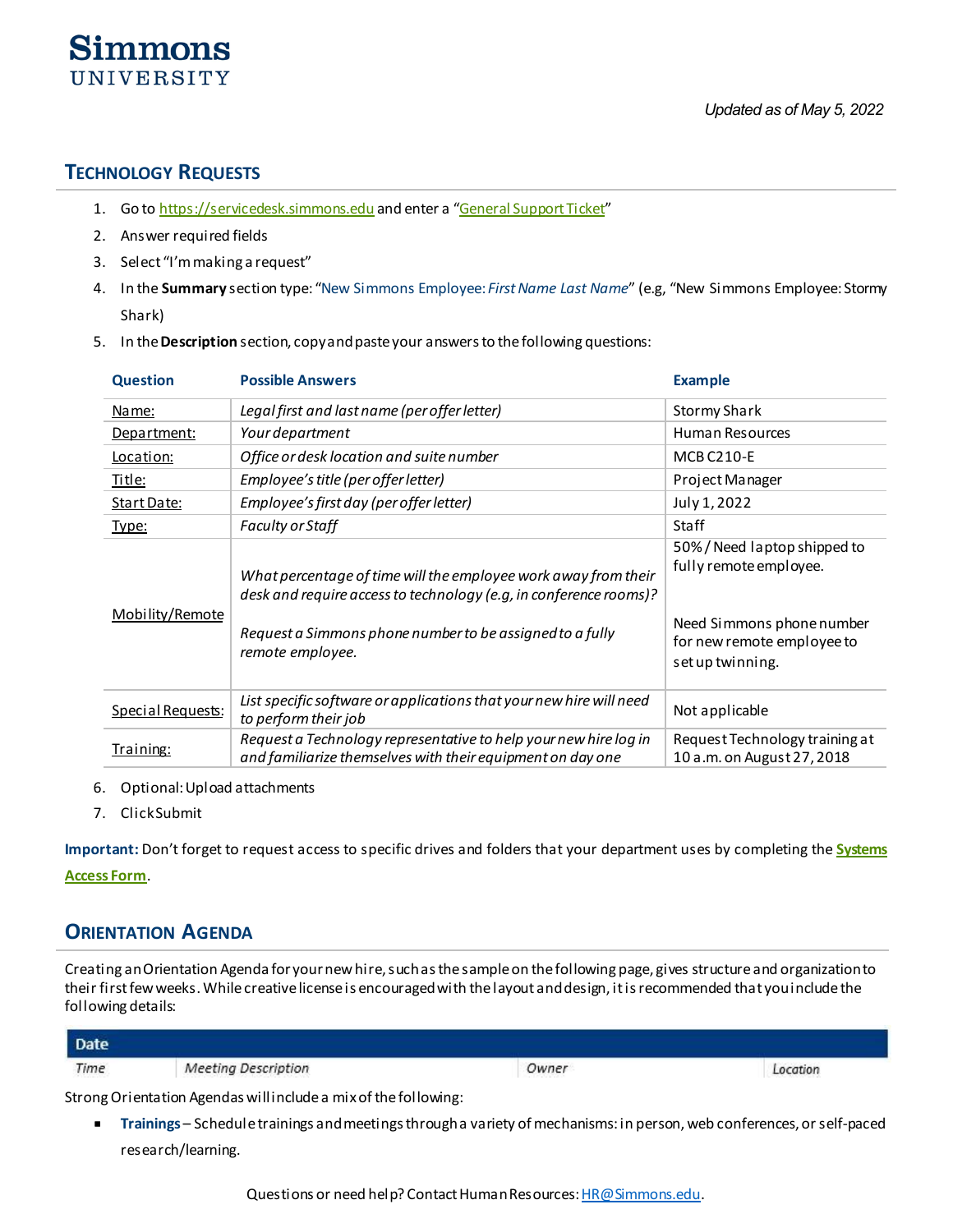# **Simmons** UNIVERSITY

- **Breaks** Starting a new job can feel like information overload at times. Give your new hire ample breaks to settle in, get organized, review what they have learned and come up with questions.
- **Relationship Building** Introduce your new hire to their colleagues, department and Simmons overall. Set up lunch and/or coffee meetings to help them develop their social network on campus. Consider pairing your new hire with a peer from a different department – reach out to Human Resources for recommendations!

Feel free to copy and paste the following template into a Word document to build your new hire's orientation agenda. Don't forget to include the **benefits/hr orientation meeting** as listed in their offer letter.

# **Simmons** UNIVERSITY

# **FIRST NAME LAST NAME**

#### *Orientation Agenda*

| Monday, July 6, 2022 |                                     |                          |               |
|----------------------|-------------------------------------|--------------------------|---------------|
| $9-9:30a.m.$         | Welcome and Introduction            | First & last name, title | Office number |
| $9:30-10a.m.$        | <b>Technology Training</b>          | First & last name, title | Office number |
| 10-10:30 a.m.        | I-9 Verification & Simmons ID       | First & last name, title | Office number |
| $11a.m. -12$<br>p.m. | Review: New Hire and Simmons Basics | First & last name, title | Office number |
| 12-1:15 p.m.         | Team Lunch                          | First & last name, title | Office number |
| $1:15-2 p.m.$        | Settle-in                           | Self-paced               | Your desk     |
| 2-2:45 p.m.          | Campus Tour                         | First & last name, title | Office number |
| 2:45-3:45 p.m.       | Department Meeting                  | First & last name, title | Office number |
| $4:30-5 p.m.$        | Day 1 Check-in                      | First & last name, title | Office number |

**Tuesday, July 7, 2022**

| 10-11:00      | Complete EverFi/Get Inclusive Online Modules | Self-paced                         | Desk    |
|---------------|----------------------------------------------|------------------------------------|---------|
|               |                                              |                                    |         |
| 2-3 p.m.      | Benefits & New Hire Orientation Meeting      | Christina Webber, Benefits Manager | TBD     |
| $3:00 - 4:00$ | Community Meeting                            | Full Community                     | Virtual |

| Wednesday, July 8, 2022 |                            |       |          |
|-------------------------|----------------------------|-------|----------|
| <b>Time</b>             | <b>Meeting Description</b> | Owner | Location |
|                         |                            |       |          |
|                         |                            |       |          |
|                         |                            |       |          |
|                         |                            |       |          |
|                         |                            |       |          |

| Thursday, July 9, 2022 |  |  |  |
|------------------------|--|--|--|
|                        |  |  |  |
|                        |  |  |  |
|                        |  |  |  |

**Friday, July 10, 2022**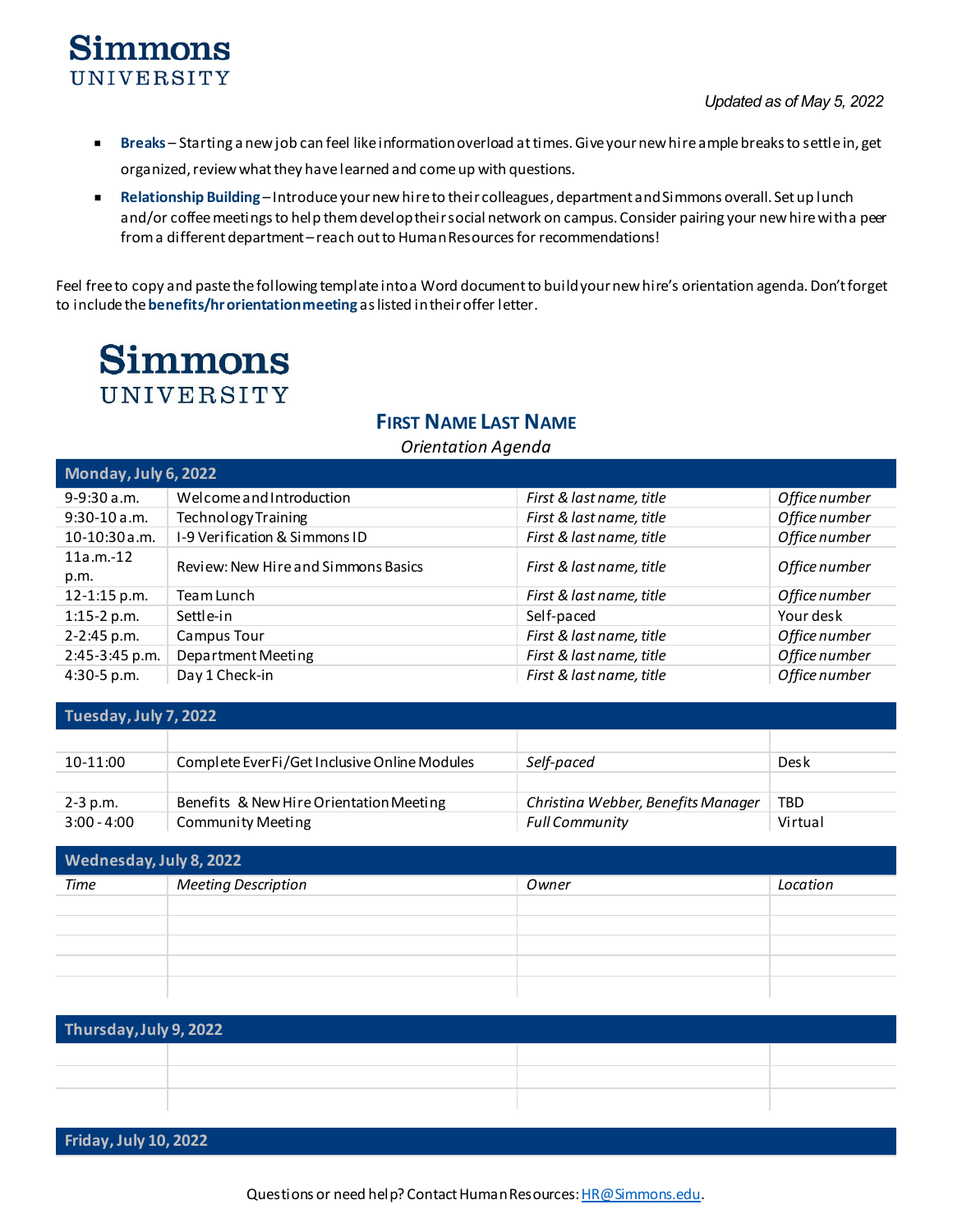

### **FIRST DAY REMINDER EMAIL**

Sending a first day reminder email to your new hire two to three days before their first day helps them prepare. Additionally, giving them insight into what their first few weeks will look like increases engagement and shows that you thoughtfully planned for their arrival. A sample email is included below with recommended topics to share with your new hire. It is highly recommended that you attach a copy of their Orientation Agenda to this email. Fields **bolded** and in yellowshould be replaced by the relevant information. Feel free to copy and paste the table below into an email and use it as your template.



#### Hi **(FIRST NAME)**,

We are really looking forward to your first day. This email includes important reminders and helpful tips to prepare you for Day One. Please do not hesitate to reach out if you have any questions.

#### Best, **(YOUR NAME) (YOUR CONTACT INFORMATION)**

We will start your first day this coming **(DATE)** at **(TIME)** in the **(OFFICE NAME)** office. **(OFFICE NAME)** is located in **(BUILDING NAME)** on the **(FLOOR NUMBER)** floor. You can reference the Simmons Campus Maphere.

- Day One If you haven't already completed your I-9 form remotely, you will need to go the HR office in the Main Campus Bldg  $(2^{nd}$  Fl). In order to do so, please bring acceptable forms of identification as outlined by the U.S. Citizenship and Immigration Services. Acceptable forms can be foun[d online.](https://www.uscis.gov/i-9-central/acceptable-documents/list-documents/form-i-9-acceptable-documents) One form of identification is required from List A or, two forms of identification are required (one from List B and one from List C). Please bring original copies.
- Dress Code The standard office attire is **(DEFINE HERE, INCLUDE EXCEPTIONS (e.g, events, board meetings, etc.)**.

Commuting Options Ruggles (Orange Line). There are also multiple MBTA bus stops in and around campus. Simmons is easily accessible via public transportation and driving options. The closest T stops include: Museum of Fine Arts (Green Line – E), Fenway (Green Line – D), and/or Parking options are available on and near campus. For more information, please visit the Simmons Parkin[g page](http://www.simmons.edu/about-simmons/contact-us/directions/parking/commuting-alternatives).

#### Orientation Agenda We have a comprehensive schedule prepared for your first few weeks. Attached is your orientation agenda which we will review together on your first day.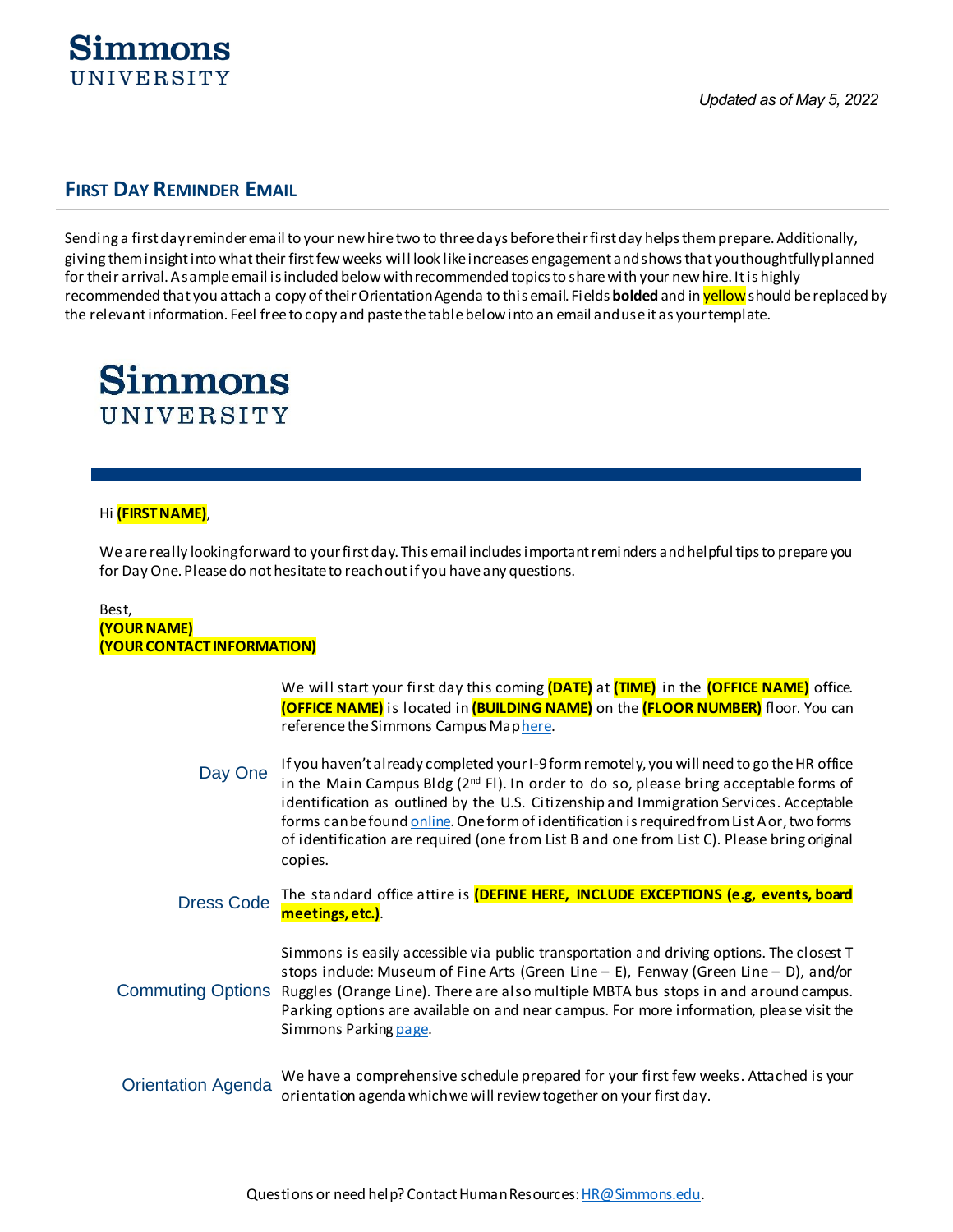

## <span id="page-7-0"></span>**EMPLOYEE MILESTONES**

|  |  | <b>Milestone</b> |  |
|--|--|------------------|--|
|  |  |                  |  |

**30**

**days**

**60**

**days**

#### **Milestone Objective Questions to Ask**

#### **Learn**

Your new hire's first 30 days should focus on learning the **who**, **what**, **where**, **how**, and **why** of their job, the department, and Simmons. By the end of 30 days, your new hire should have a working knowledge of these areas.

#### **Act**

By the end of 60 days, your new hire should be able to apply what they've learned and begin working more independently. You should see relationships building between your new hire and their colleagues. Your new hire should start to think about their own goals and objectives. Discuss the **performance review process** and set goals.

#### **Advance**

**90 days**

Your new hire is already an "expert" in their position and they should be working independently. They should understand how their role and responsibilities align with the mission and vision of the department and Simmons. They should be contributing to department and Simmons' initiatives (where applicable).

What do you like about the job so far? What is going well and what isn't? What don't you understand about your job or Simmons? How can we help you succeed? Is the position what you expected? Any surprises since joining us? What areas of training

would you like to review?

Do you have too little, enough, or too much work? Do you have the tools/resources you need? How do you see your job connecting to Simmons' mission/vision? What is going well and what isn't? What else can we do? How am I doing as a supervisor? What can I do differently? Who have you met thus far?

Who has been particularly helpful since you arrived? What are the expectations of your role and how does it fit into the bigger picture? How have your ideas/thoughts been received? What are your goals now that you are three months into the position? How can we improve new hire orientation?

| <b>Manager FAQs Answered</b>                                                 |                                                                                                                                                                                                                                                                                                                                                                                                                                                                                                        |
|------------------------------------------------------------------------------|--------------------------------------------------------------------------------------------------------------------------------------------------------------------------------------------------------------------------------------------------------------------------------------------------------------------------------------------------------------------------------------------------------------------------------------------------------------------------------------------------------|
| What if my new hire isn't<br>meeting these milestones?                       | There is no need to panic - in fact there may be a simple reason for why your new hire isn't<br>meeting these milestones. Next step: check in and ask. What is working? How do they learn best?<br>What training has helped and what hasn't? Review together completed projects, areas of<br>improvement, their job description and your expectations. If these steps do not help, consult<br>with Human Resources to learn other options.                                                             |
| What if my new hire is<br>meeting these milestones<br>quicker than expected? | This is the best "problem" to have! Help your new hire identify ways to take on more<br>responsibility and autonomy. Don't forget to continue regular check-ins to make sure that they<br>are still on track as they become increasingly independent in their work. Reaffirm what they are<br>doing well and areas of continued improvement.                                                                                                                                                           |
| How do I keep my new hire<br>engaged and motivated?                          | Understanding their goals and aspirations is critical to keeping your new hire engaged. What do<br>they want to do, how do they want to be challenged, what ideas do they have? You may not be<br>able to accommodate everything, but you can help them take on projects and initiatives that<br>align well with what they want to do. Additionally, share with them your goals and plans for<br>them and their role. Showing them their contribution potential is another great motivational<br>tool. |
| What happens after 90<br>days?                                               | Learning doesn't stop once your new hire reaches 90 days. Continue to have regular check-ins;<br>make sure that you and your new hire have agreed to SMART goals and objectives for the year;<br>review their performance informally and on a regular basis; continue to challenge and involve<br>them in new initiatives. And don't forget to have fun; coffee or lunch breaks are a great way to<br>continue building your working relationship.                                                     |